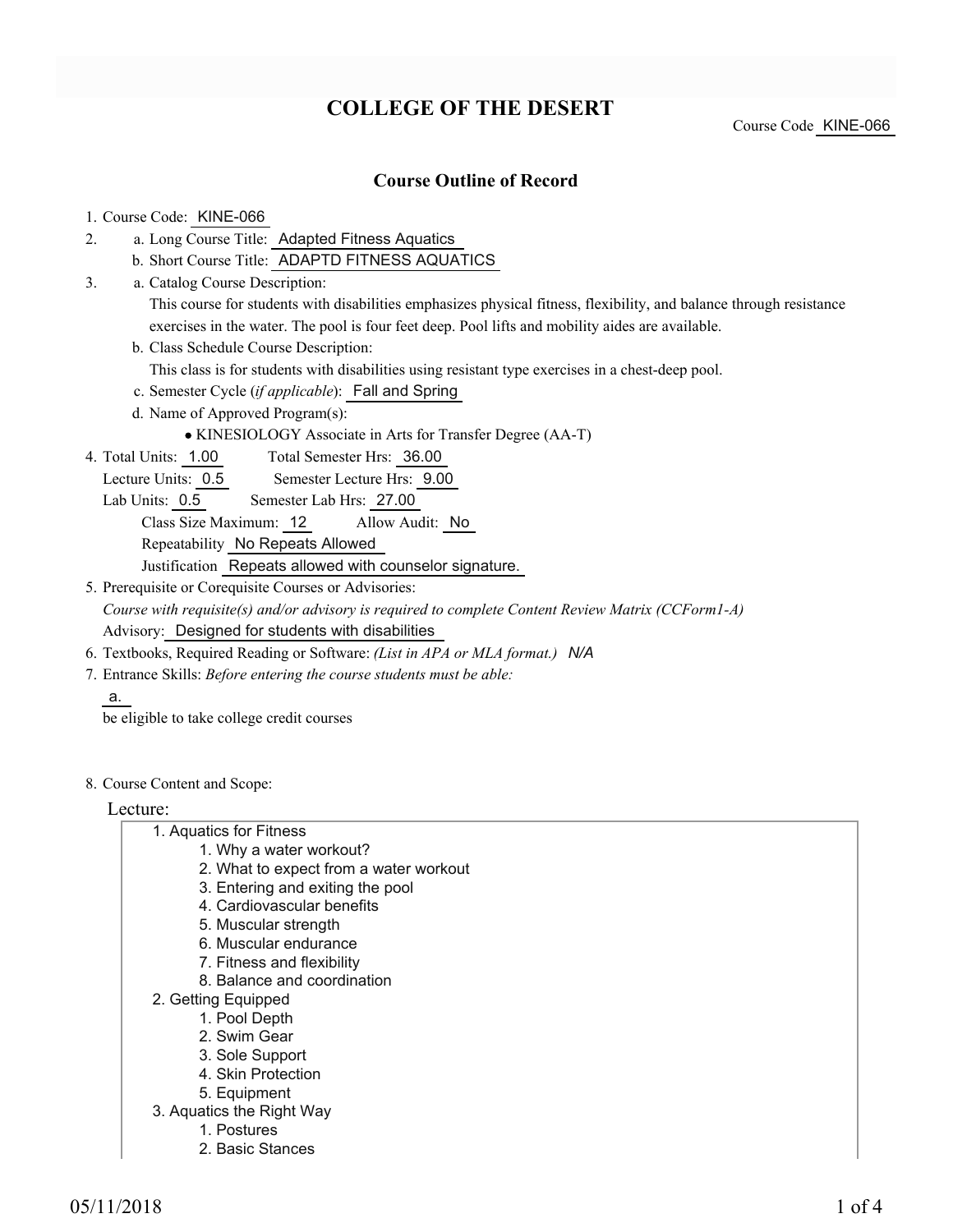# KINE 066-Adapted Fitness Aquatics

- 3. Basic Moves
- 4. Customizing Your Workout
- 4. Upper Body
	- 1. Lower Body
	- 2. Deep Water Workouts

### Lab: *(if the "Lab Hours" is greater than zero this is required)*

A customized water exercise workout designed to meet the individual needs of each student for a durationof 30 to 40 minutes. Workouts may be in a shallow pool and/or deep water.

9. Course Student Learning Outcomes:

1.

Develop water fitness program which reflects an understanding of their individual capabilities and needs

2.

Develop physical fitness

3.

Recognize the benefits of a water exercise program

10. Course Objectives: Upon completion of this course, students will be able to:

- a. Perform aquatic skills modified to their needs
- b. Demonstrate an understanding of the benefits of exercise
- c. Use developed skills for easier entrance and exit from the pool
- d. Demonstrate improved endurance, strength, flexibility, balance, and coordination
- e. Demonstrate an increase in confidence
- f. Demonstrate an understanding of safety and injury prevention
- Methods of Instruction: *(Integration: Elements should validate parallel course outline elements)* 11.
	- a. Activity
	- b. Collaborative/Team
	- c. Demonstration, Repetition/Practice
	- d. Discussion
	- e. Lecture
	- f. Observation
	- g. Participation
	- h. Self-exploration
	- i. Technology-based instruction

```
Other Methods:
```
Demonstrations Student reports On line learning activities, discussion threads and article reading

12. Assignments: (List samples of specific activities/assignments students are expected to complete both in and outside of class.) In Class Hours: 36.00

Outside Class Hours: 18.00

- a. In-class Assignments
	- 1. Practicing skills and water exercises
	- 2. Design a personal exercise routine
	- 3. View video examples on swimming and water exercises
	- 4. Partner and group evaluation of skills and exercises
- b. Out-of-class Assignments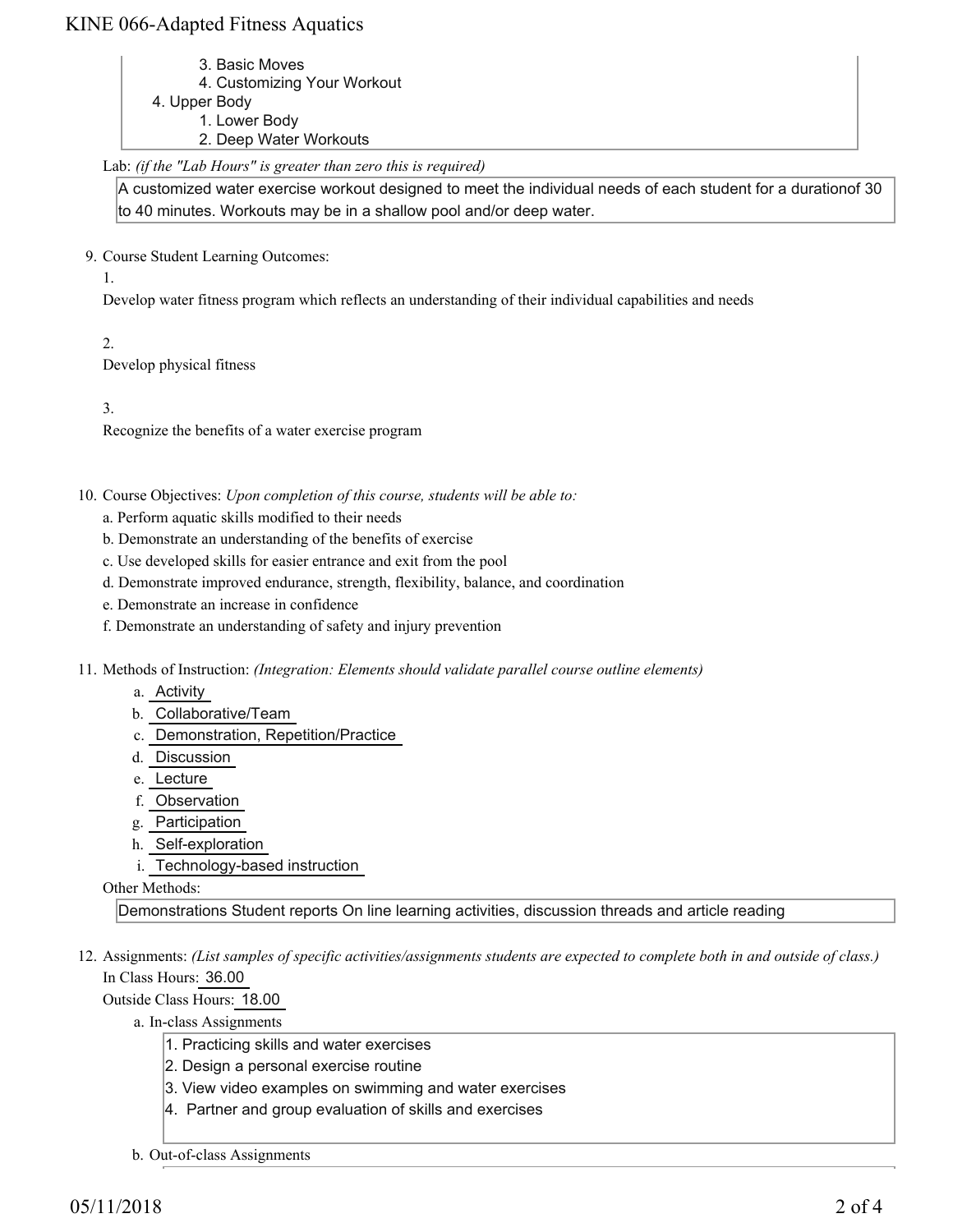# KINE 066-Adapted Fitness Aquatics

- 1. View video examples on swimming and water exercises
- 2. Assigned reading with written reports
- 3. Practice skills and water exercises
- 4. Design a water exercise routine lasting at least 10 minutes incorporating all the major muscle groups
- 5. Researching new fitness trends that apply to water fitness

13. Methods of Evaluating Student Progress: The student will demonstrate proficiency by:

- College level or pre-collegiate essays
- Written homework
- Critiques
- Portfolios
- Individualized workout program
- Field/physical activity observations
- Presentations/student demonstration observations

Demonstrate an ability to design a workout program. Cite the benefits of a water exercise program. Recognize appropriate water exercises based on individual needs.

- Group activity participation/observation Demonstrate an ability to exercise in a group setting.
- Self/peer assessment and portfolio evaluation
- True/false/multiple choice examinations
- Mid-term and final evaluations Demonstrate their individualized water exercise program. Understand the benefits of a water exercise program. Develop physical fitness.
- Student participation/contribution
- Student preparation
- 14. Methods of Evaluating: Additional Assessment Information:

a. Grades will be based upon: b. Skill demonstration and participation c. Improvement of physical fitness and participation in fitness testing c. Homework, fitness testing, mid-term, final exam d. Individual and Group Participation and written application

- 15. Need/Purpose/Rationale -- All courses must meet one or more CCC missions.
	- PO-GE C5 Personal Growth and Development

Value learning as a lifelong endeavor designed to enrich one's life.

 Recognize and value the human body as an integrated organism with systemic functions such as movement, nutrition, growth, reproduction, and aging.

16. Comparable Transfer Course

| <b>University System</b>                                     | Campus             | <b>Course Number</b> | <b>Course Title</b>  | <b>Catalog Year</b> |  |
|--------------------------------------------------------------|--------------------|----------------------|----------------------|---------------------|--|
| 17. Special Materials and/or Equipment Required of Students: |                    |                      |                      |                     |  |
| None.                                                        |                    |                      |                      |                     |  |
| 18. Materials Fees:<br><b>Material or Item</b>               | Required Material? |                      | <b>Cost Per Unit</b> | <b>Total Cost</b>   |  |